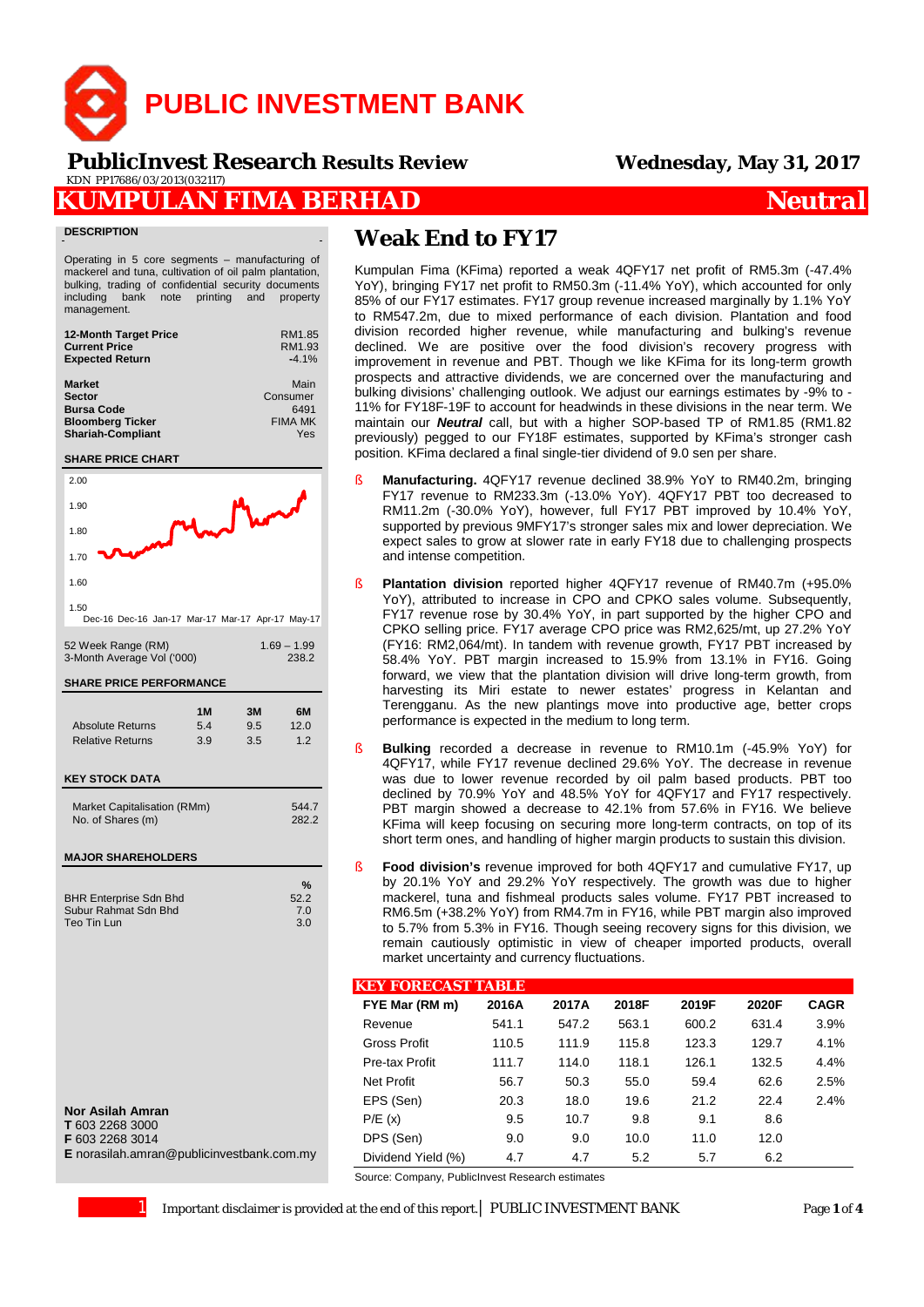# **PUBLIC INVESTMENT BANK BERHAD**

#### **Table 1: Results Summary**

| FYE Mar (RM m)                            | 4Q17     | 4Q16     | 3Q17     | <b>YoY</b><br><u>chg</u><br>(%) | QoQ<br>chg<br>$\overline{\left( \frac{\%}{\%}\right)}$ | YTD<br><b>FY17</b> | YTD<br><b>FY16</b> | YoY<br>chg<br>(%) | <b>Comments</b>                                                                                                                                        |
|-------------------------------------------|----------|----------|----------|---------------------------------|--------------------------------------------------------|--------------------|--------------------|-------------------|--------------------------------------------------------------------------------------------------------------------------------------------------------|
| Revenue                                   | 127.3    | 134.0    | 140.5    | -5.0                            | $-9.4$                                                 | 547.2              | 541.1              | 1.1               | FY17 group revenue increased<br>marginally due to mixed<br>performance of each division.                                                               |
| Cost of sales                             | $-72.4$  | $-83.4$  | $-88.3$  | $-13.2$                         | $-18.1$                                                | $-339.1$           | $-344.3$           | $-1.5$            |                                                                                                                                                        |
| <b>Gross Profit</b>                       | 54.9     | 50.6     | 52.2     | 8.6                             | 5.3                                                    | 208.1              | 196.8              | 5.7               |                                                                                                                                                        |
| Other operating<br>income/ (expenses)     | $-32.5$  | $-21.0$  | $-20.3$  | 54.8                            | 60.2                                                   | $-95.6$            | $-86.3$            | 10.7              |                                                                                                                                                        |
| Operating<br>profit/(loss)                | 22.4     | 29.6     | 31.9     | $-24.3$                         | $-29.7$                                                | 112.5              | 110.5              | 1.8               |                                                                                                                                                        |
| Finance costs                             | $-0.2$   | $-0.3$   | $-0.2$   | $-23.2$                         | 2.3                                                    | $-1.3$             | $-0.5$             | >100.0            |                                                                                                                                                        |
| Share of profits of<br>associates         | 2.0      | 1.4      | 0.4      | 50.3                            | >100.0                                                 | 2.9                | 1.7                | 71.8              |                                                                                                                                                        |
| Profit/ (loss) before<br>tax              | 24.2     | 30.7     | 32.1     | $-21.0$                         | -24.4                                                  | 114.0              | 111.7              | 2.1               |                                                                                                                                                        |
| Income tax expense                        | $-12.1$  | $-10.7$  | $-7.7$   | 14.0                            | 57.4                                                   | $-37.3$            | $-31.7$            | 17.8              |                                                                                                                                                        |
| Non-controlling<br>Interests              | $-6.8$   | $-9.6$   | $-6.0$   | $-29.4$                         | 13.1                                                   | $-26.5$            | $-23.3$            | 13.7              |                                                                                                                                                        |
| <b>PATAMI</b>                             | 5.3      | 10.4     | 18.4     | -49.0                           | -71.0                                                  | 50.3               | 56.7               | $-11.4$           | Below expectations, at 85% of<br>our estimates.                                                                                                        |
|                                           |          |          |          |                                 |                                                        |                    |                    |                   |                                                                                                                                                        |
| Operating Margin (%)                      | 18<br>19 | 22<br>23 | 23<br>23 | -20<br>-17                      | -22<br>$-17$                                           | 21<br>21           | 20<br>21           | 1<br>1            |                                                                                                                                                        |
| Pre-tax Margin (%)<br>Core Net Margin (%) | 4        | 8        | 13       | -46                             | -68                                                    | 9                  | 10                 | $-12$             |                                                                                                                                                        |
|                                           |          |          |          |                                 |                                                        |                    |                    |                   |                                                                                                                                                        |
| <b>Segment Revenue</b>                    |          |          |          |                                 |                                                        |                    |                    |                   |                                                                                                                                                        |
| Manufacturing                             | 40.2     | 65.8     | 66.0     | $-38.9$                         | $-39.1$                                                | 233.3              | 268.3              | $-13.0$           | Plantation growth attributed to                                                                                                                        |
| Plantation                                | 40.7     | 20.9     | 32.2     | 95.0                            | 26.5                                                   | 146.9              | 112.6              | 30.4              | higher CPO and CPKO selling<br>price.<br>KFima looking at securing more                                                                                |
| <b>Bulking</b>                            | 10.1     | 18.6     | 12.1     | $-45.9$                         | $-16.7$                                                | 47.5               | 67.5               | $-29.6$           | long-term contracts and handling of<br>higher margin products to sustain<br>bulking division.                                                          |
| Food                                      | 33.9     | 28.2     | 29.3     | 20.1                            | 15.7                                                   | 114.3              | 88.4               | 29.2              | Revenue growth attributed to<br>higher sales volume of mackerel,<br>tuna and fishmeal products.                                                        |
| Others                                    | 7.4      | 9.2      | 6.3      | $-19.7$                         | 16.4                                                   | 23.5               | 29.7               | $-20.7$           |                                                                                                                                                        |
| Elimination                               | $-5.0$   | $-8.7$   | $-5.4$   | $-43.1$                         | $-8.9$                                                 | $-18.2$            | $-25.4$            | $-28.2$           |                                                                                                                                                        |
| <b>Total</b>                              | 127.3    | 134.0    | 140.5    | $-5.0$                          | $-9.4$                                                 | 547.2              | 541.1              | 1.1               |                                                                                                                                                        |
| <b>Segment Pre-tax</b><br><b>Profit</b>   |          |          |          |                                 |                                                        |                    |                    |                   |                                                                                                                                                        |
| Manufacturing                             | 11.2     | 16.0     | 16.1     | $-30.0$                         | $-30.3$                                                | 59.6               | 54.0               | 10.4              | FY17 PBT supported by previous<br>9MFY17's stronger sales mix and<br>lower depreciation                                                                |
| Plantation                                | 8.6      | 1.7      | 4.3      | >100.0                          | >100.0                                                 | 23.4               | 14.8               | 58.4              |                                                                                                                                                        |
| <b>Bulking</b>                            | 3.3      | 11.2     | 5.3      | $-70.9$                         | $-39.2$                                                | 20.0               | 38.9               | $-48.5$           | Though seeing recovery signs for                                                                                                                       |
| Food                                      | $-1.6$   | 3.8      | 6.0      | $-100.0$                        | $-100.0$                                               | 6.5                | 4.7                | 38.2              | this division, we remain cautiously<br>optimistic in view of cheaper<br>imported products, overall market<br>uncertainty and currency<br>fluctuations. |
| Others                                    | 0.8      | $-3.3$   | 0.0      | $-100.0$                        | $-100.0$                                               | 1.6                | $-2.4$             | $-100.0$          |                                                                                                                                                        |
| Associated<br>companies                   | 2.0      | 1.0      | 0.4      | 94.1                            | >100.0                                                 | 2.9                | 1.4                | >100.0            |                                                                                                                                                        |
| Elimination                               | 0.0      | 0.0      | 0.0      |                                 |                                                        | 0.0                | 0.0                |                   |                                                                                                                                                        |
| <b>Total</b>                              | 24.2     | 30.4     | 32.1     | $-20.2$                         | $-24.4$                                                | 114.0              | 111.4              | 2.4               |                                                                                                                                                        |

Source Company, PublicInvest Research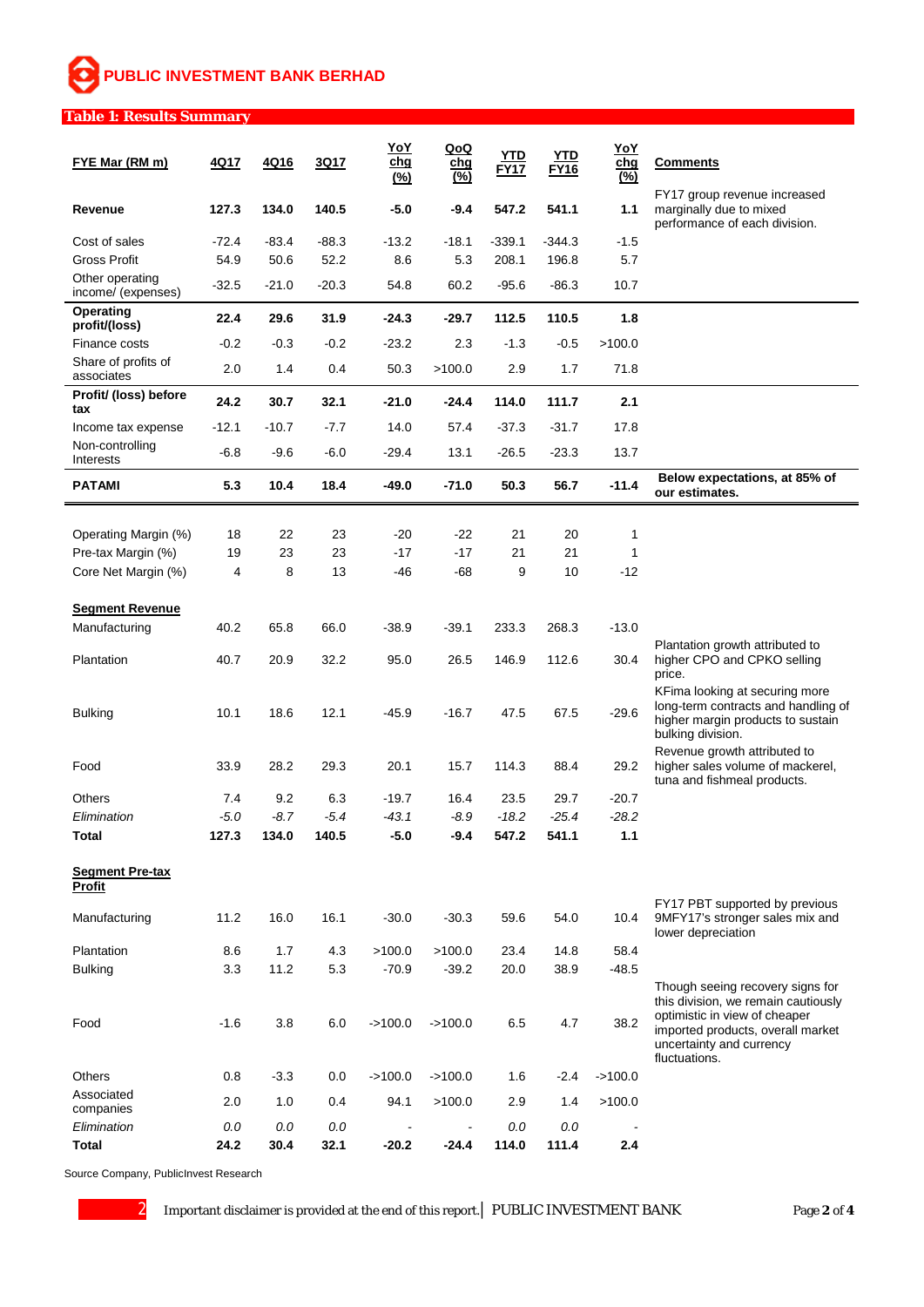# **PUBLIC INVESTMENT BANK BERHAD**

# **KEY FINANCIAL DATA**

| <b>INCOME STATEMENT DATA</b> |          |          |          |          |          |
|------------------------------|----------|----------|----------|----------|----------|
| FYE Mar (RM m)               | 2016A    | 2017A    | 2018F    | 2019F    | 2020F    |
| Revenue                      | 541.1    | 547.2    | 563.1    | 600.2    | 631.4    |
| Operating expenses           | $-430.6$ | $-435.3$ | $-447.2$ | $-477.0$ | $-501.8$ |
| <b>Operating Profit</b>      | 110.5    | 111.9    | 115.8    | 123.3    | 129.7    |
| Other Income/(Expense)       | 1.7      | 2.9      | 2.9      | 2.9      | 2.9      |
| <b>Finance Costs</b>         | $-0.5$   | $-0.7$   | $-0.7$   | 0.0      | 0.0      |
| Pre-tax Profit               | 111.7    | 114.0    | 118.1    | 126.1    | 132.5    |
| Income Tax                   | $-31.7$  | $-37.3$  | $-35.4$  | $-37.8$  | $-39.8$  |
| <b>Effective Tax Rate</b>    | 28.4%    | 32.7%    | 30.0%    | 30.0%    | 30.0%    |
| <b>Minorities</b>            | $-23.3$  | $-26.5$  | $-27.6$  | $-28.9$  | $-30.2$  |
| Net Profit                   | 56.7     | 50.3     | 55.0     | 59.4     | 62.6     |
| Growth                       |          |          |          |          |          |
| Revenue (%)                  | $-1%$    | 1%       | 3%       | 7%       | 5%       |
| Gross Profit (%)             | $-7%$    | 1%       | 3%       | 6%       | 5%       |
| Net Profit (%)               | $-3%$    | $-11%$   | 9%       | 8%       | 5%       |

Source: Company, PublicInvest Research estimates

| <b>BALANCE SHEET DATA</b>           |         |         |         |         |         |
|-------------------------------------|---------|---------|---------|---------|---------|
| FYE Mar (RM m)                      | 2016A   | 2017A   | 2018F   | 2019F   | 2020F   |
| Property, Plant & Equipment         | 344.4   | 339.1   | 322.6   | 305.5   | 288.3   |
| Cash and Bank Balances              | 247.6   | 390.8   | 447.2   | 525.3   | 607.9   |
| <b>Receivables</b>                  | 211.5   | 141.5   | 145.7   | 155.4   | 163.5   |
| <b>Other Assets</b>                 | 382.1   | 397.7   | 391.8   | 389.0   | 385.2   |
| <b>Total Assets</b>                 | 1,185.7 | 1,269.0 | 1,307.2 | 1,375.2 | 1,444.9 |
| Payables                            | 104.6   | 112.5   | 109.6   | 116.7   | 122.7   |
| <b>Borrowings</b>                   | 15.3    | 14.5    | 0.0     | 0.0     | 0.0     |
| Deferred tax                        | 47.0    | 39.8    | 39.8    | 39.8    | 39.8    |
| <b>Other Liabilities</b>            | 19.5    | 38.0    | 38.6    | 40.0    | 41.2    |
| <b>Total Liabilities</b>            | 186.4   | 204.8   | 188.0   | 196.6   | 203.7   |
| <b>Total Equity</b>                 | 999.3   | 1,064.2 | 1,119.2 | 1,178.6 | 1,241.2 |
| <b>Total Equity and Liabilities</b> | 1,185.7 | 1,269.0 | 1,307.2 | 1,375.2 | 1,444.9 |

Source: Company, PublicInvest Research estimates

| <b>PER SHARE DATA &amp; RATIOS</b> |       |       |       |       |       |
|------------------------------------|-------|-------|-------|-------|-------|
| <b>FYE Mar</b>                     | 2016A | 2017A | 2018F | 2019F | 2020F |
| Book Value Per Share               | 2.7   | 2.8   | 3.0   | 3.2   | 3.5   |
| EPS (Sen)                          | 20.3  | 18.0  | 19.6  | 21.2  | 22.4  |
| DPS (Sen)                          | 9.0   | 9.0   | 10.0  | 11.0  | 12.0  |
| <b>ROA</b> (%)                     | 4.8%  | 4.0%  | 4.2%  | 4.3%  | 4.3%  |
| ROE (%)                            | 5.7%  | 4.7%  | 4.9%  | 5.0%  | 5.0%  |

Source: Company, PublicInvest Research estimates